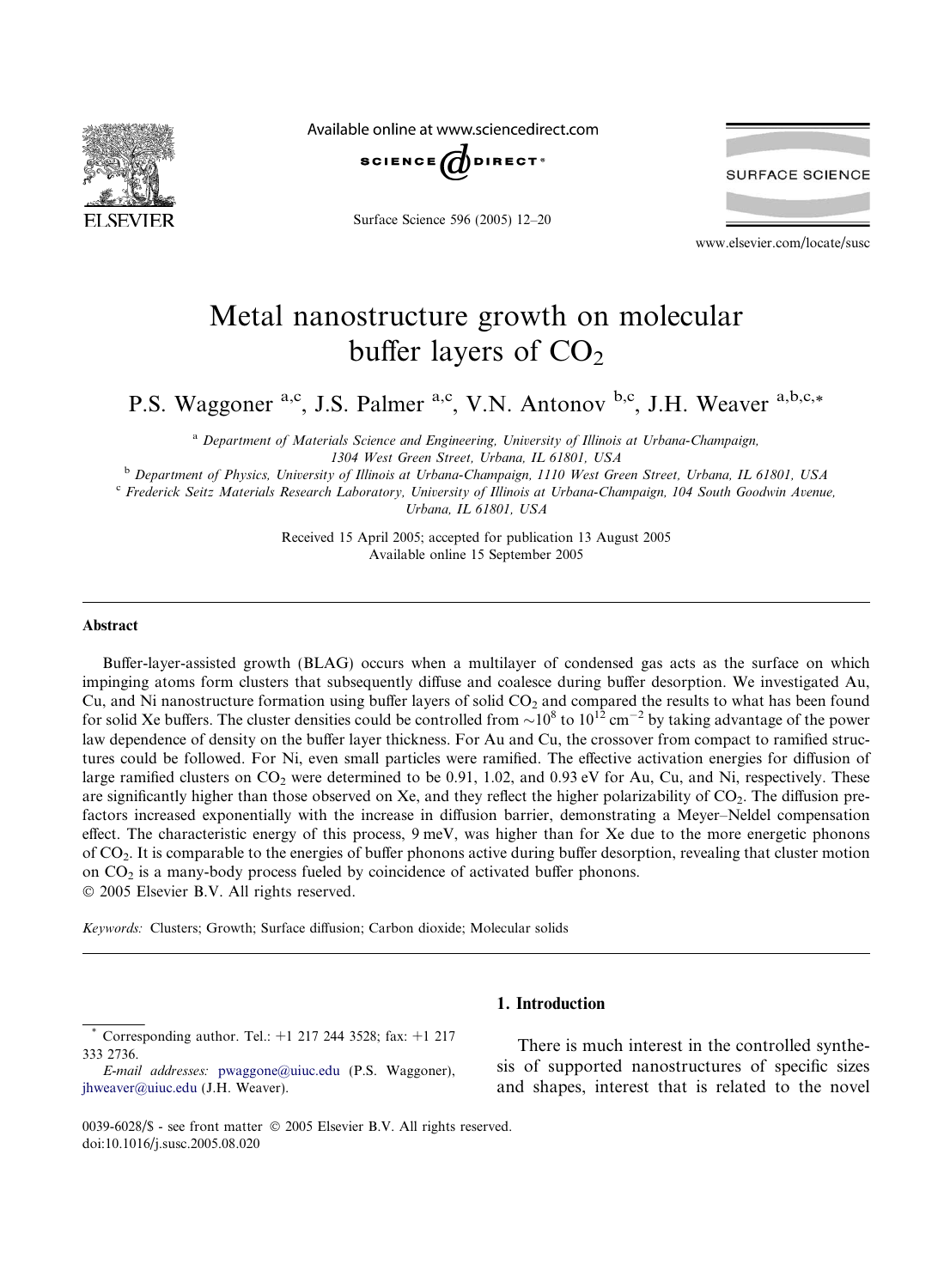and potentially important properties of such structures. Recently, Huang et al. [\[1\]](#page-8-0) introduced a technique for synthesis, based upon earlier work by Waddill et al. [\[2,3\]](#page-8-0), that used a solid rare gas buffer layer to isolate the substrate from adatoms delivered by physical vapor deposition to the surface of the buffer. The weak interaction between the deposited material and the buffer allowed cluster nucleation, and the desorption of the buffer activated cluster diffusion and aggregation. This technique, termed buffer-layer-assisted growth or BLAG, is unique in that it avoids adatom interaction with the substrate and allows for the delivery of a wide range of pristine clusters on any given substrate.

BLAG was originally used to grow defect-free, abrupt metal–semiconductor interfaces [\[2,4\]](#page-8-0). Later, Huang et al. [\[1\]](#page-8-0) recognized that the density of Ag particles delivered to  $Si(111)-(7\times7)$  depended sensitively on the thickness of the buffer layer. Haley and Weaver [\[5\]](#page-8-0) quantified this dependence and showed a power law dependence that agreed well with simulations of diffusion-limited cluster–cluster aggregation [\[6\]](#page-8-0). The physics of cluster diffusion on an incommensurate rare gas buffer was investigated by Antonov et al. [\[7,8\]](#page-8-0) through studies of the growth of metal particles on Xe, Kr, and Ar. They demonstrated that cluster diffusivities varied as  $D(S,T) = D(S)D(T)$  where  $D(S)$ describes the cluster size dependence and  $D(T)$  reflects the temperature dependence. Significantly,  $D(S)$  was inversely proportional to the particle– buffer contact area S. The effective activation energies and pre-exponential factors associated with  $D(T)$  were determined for clusters of several different metals on Xe, and a compensation effect [\[9\]](#page-8-0) was discovered that related the energies and the pre-factors. Particle diffusion was then ascribed to many-body processes with the phonons of the buffer providing the needed energy.

In this paper, we focus on BLAG where the buffer layer is solid carbon dioxide and the nanostructures of interest are Au, Cu, and Ni. This extends previous work to a molecular buffer to demonstrate a broader generality of the technique. It also determines similarities and differences associated with higher desorption temperatures, a more complex metal–buffer interface, and lower symmetry in

the solid buffer. As discussed below, the observed dependence of cluster number density on buffer layer thickness was strikingly similar to those found for BLAG on rare gas buffers. Pre-exponential factors for diffusion were several orders of magnitude larger than those for Xe, while effective activation energies were also larger by about a factor of 2. As observed in metal cluster diffusion on Xe [\[8\],](#page-8-0) we find an exponential dependence of these pre-factors on activation energy that reflects the phonon energies of solid  $CO<sub>2</sub>$  activated during buffer desorption at  $\sim$ 90 K. Our results suggest that buffer materials that desorb at even higher temperatures than  $CO<sub>2</sub>$  may also give rise to nanoparticle formation. $<sup>1</sup>$ </sup>

## 2. Experiment

Sample growth was done in a chamber operating at base pressures of  $\leq 1 \times 10^{-10}$  Torr. The substrates were 20–30 nm films of amorphous carbon (a-C) supported by Cu grids. They were cooled to  $\sim$ 20 K using a closed-cycle He refrigerator. The temperature was measured with a AuFe–Chromel thermocouple attached to the cold head. The buffer growth rate was determined from  $I = p/$  $(2\pi mkT)^{1/2}$  where *I* is the flux of incident molecules per unit time per unit area,  $p$  is the  $CO<sub>2</sub>$  partial pressure of  $1 \times 10^{-6}$  Torr, *m* is the molecular mass, and  $T$  is ambient temperature. The sticking coefficient was assumed to be unity, and the thickness was controlled by the time of exposure. Once the buffer was formed, the metals were vapor deposited from resistively heated sources (W baskets for Au and Cu and alumina-coated W baskets for Ni) with typical deposition rates of 0.02–  $0.05 \text{ Å/s}$ . The amount deposited was measured with a quartz microbalance. While the amount is given in Angstroms, referenced to the bulk parameters of the metals, we emphasize that the deposited

Growth of a  $CO<sub>2</sub>$  buffer on a liquid nitrogen cooled substrate at 80 K would be possible at much higher partial pressures than used here, but this dynamic equilibrium would most likely have a deleterious effect on BLAG. In previous studies with Ar buffers, we found that 20 K was an upper limit for BLAG, with desorption at 35–40 K.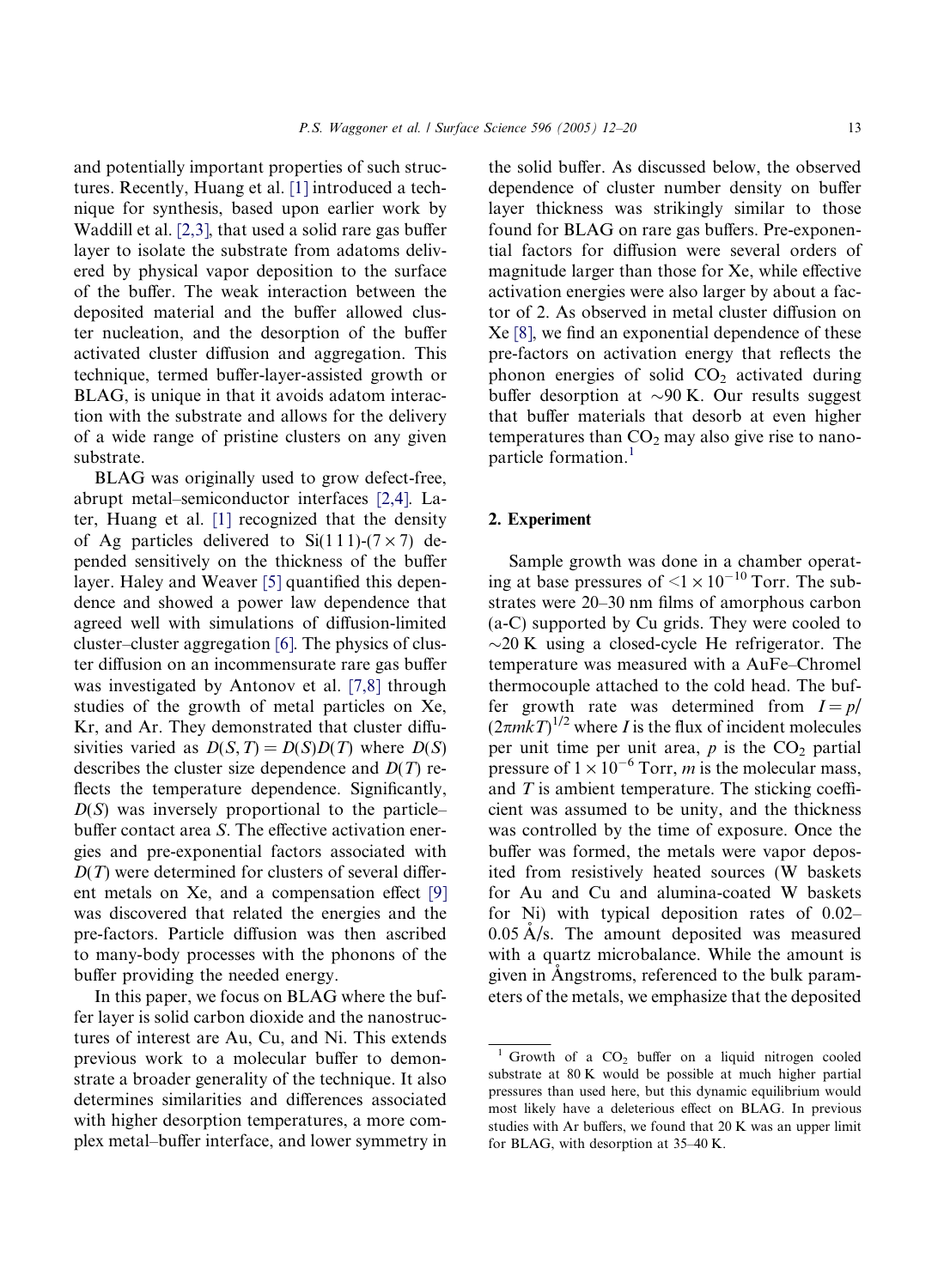atoms formed clusters and did not wet the buffer layer.

After growth and warm up to room temperature, the samples were transferred through air to a Philips CM12 120 kV transmission electron microscope (TEM). Imaging was done in bright field mode, and the low intensity electron beam used did not appear to perturb the clusters. Samples stored in air were stable, and there were no changes in particle density or appearance. Cluster densities were determined directly from the TEM images with each connected structure considered to be one cluster, regardless of whether it was compact or ramified.

#### 3. Buffer layer considerations

Solid  $CO<sub>2</sub>$  consists of linear, non-polar molecules loosely bound by van der Waals forces. It forms in the cubic Pa3 structure below pressures of 11 GPa  $[10]$ . The lattice constant of solid CO<sub>2</sub> is 5.55 Å at 20 K, and the C=O bond length is 1.16 A  $[11]$ . As shown in [Fig. 1](#page-3-0)(a) and (b), carbon atoms reside on fcc lattice points, and the molecular axes are arranged to give the Pa3 symmetry [\[12\].](#page-8-0) The buffer layer was assumed to grow with  $(111)$  texture since these planes have the highest planar density of molecules. The (111) surface is uneven since the 'up' O atoms on orthogonal  $CO<sub>2</sub>$  molecules extend 1.16 Å above the plane of C atoms. Solid  $CO<sub>2</sub>$  differs in both crystalline structure and surface structure from rare gas buffers which have close packed (1 1 1) surfaces.

The interfaces formed between the growing metal particles and the buffer are highly incommensurate with 36%, 53%, and 57% lattice mismatches for Au, Cu, and Ni, respectively. The lattice mismatch between Au(111) and  $CO<sub>2</sub>(111)$  is shown in [Fig. 1\(](#page-3-0)c), where open circles correspond to Au atoms and filled circles represent the 'up' oxygen atoms. Clearly, the contact of the metals with  $CO<sub>2</sub>$  is poor and there should be little change in the interaction potential energy when particles are displaced on the surface. Thus, the barrier for diffusion should be small, as for Au–Xe where the mismatch was 51%.

Cluster diffusion and aggregation occurred during desorption of the  $CO<sub>2</sub>$  buffer. Once the He refrigerator was turned off, the warm up rate to room temperature,  $\beta$ , was 1.6 K/min, as in similar studies of rare gas desorption [\[8\].](#page-8-0) The desorption kinetics can be described by

$$
\theta(t) = \int_0^t A \exp(-\varepsilon_{\text{coh}}/k(\beta t')) \, \mathrm{d}t',\tag{1}
$$

where  $\theta(t)$  is the thickness of buffer that has desorbed at time t, A is  $\sim 1 \times 10^{16}$  (calculated from sublimation pressures in Ref. [\[11\]](#page-8-0)), and  $\varepsilon_{\rm coh}$  is the cohesive energy of  $CO<sub>2</sub>$ , which is 0.272 eV [\[11\]](#page-8-0).  $CO<sub>2</sub>$  desorption occurs between 85 and 95 K. This compares to  $\sim$ 70–80 K for Xe. Though both have a 10 K desorption window, the use of  $CO<sub>2</sub>$  extends the upper temperature at which diffusion and aggregation can occur on the buffer. Thus, cluster diffusion and aggregation should be enhanced.

## 4. Results and discussion

A key parameter in rare gas BLAG was the buffer layer thickness because cluster diffusion and aggregation occurred on the desorbing layer. To study cluster growth on  $CO<sub>2</sub>$ , we grew metal clusters on buffers ranging in thickness from 4 to 120 ML and compared them to clusters grown on similar thicknesses of Xe. Four monolayer buffers were sufficiently thin that clusters had little opportunity to diffuse and coalesce during desorption, thus representing the starting point prior to diffusion for clusters of a particular metal on a buffer of any thickness [\[7\]](#page-8-0).

[Fig. 2](#page-4-0) shows TEM images obtained after depositing  $5 \text{ Å}$  on  $4 \text{ ML CO}_2$ . For Au and Cu, approximately spherical clusters are produced with 4–5 nm mean diameters (approximately 3000–4000 atoms per cluster) and cluster densities of 1.0–  $1.4 \times 10^{12}$  cm<sup>-2</sup>. The compact shape indicates that adatoms attaching to a growing cluster are able to diffuse to achieve a quasi-equilibrium structure with a decreasing surface to volume ratio. In contrast, the results for Ni showed particles with approximately three times the number of atoms per cluster and about one third of the density. These clusters were ramified rather than compact,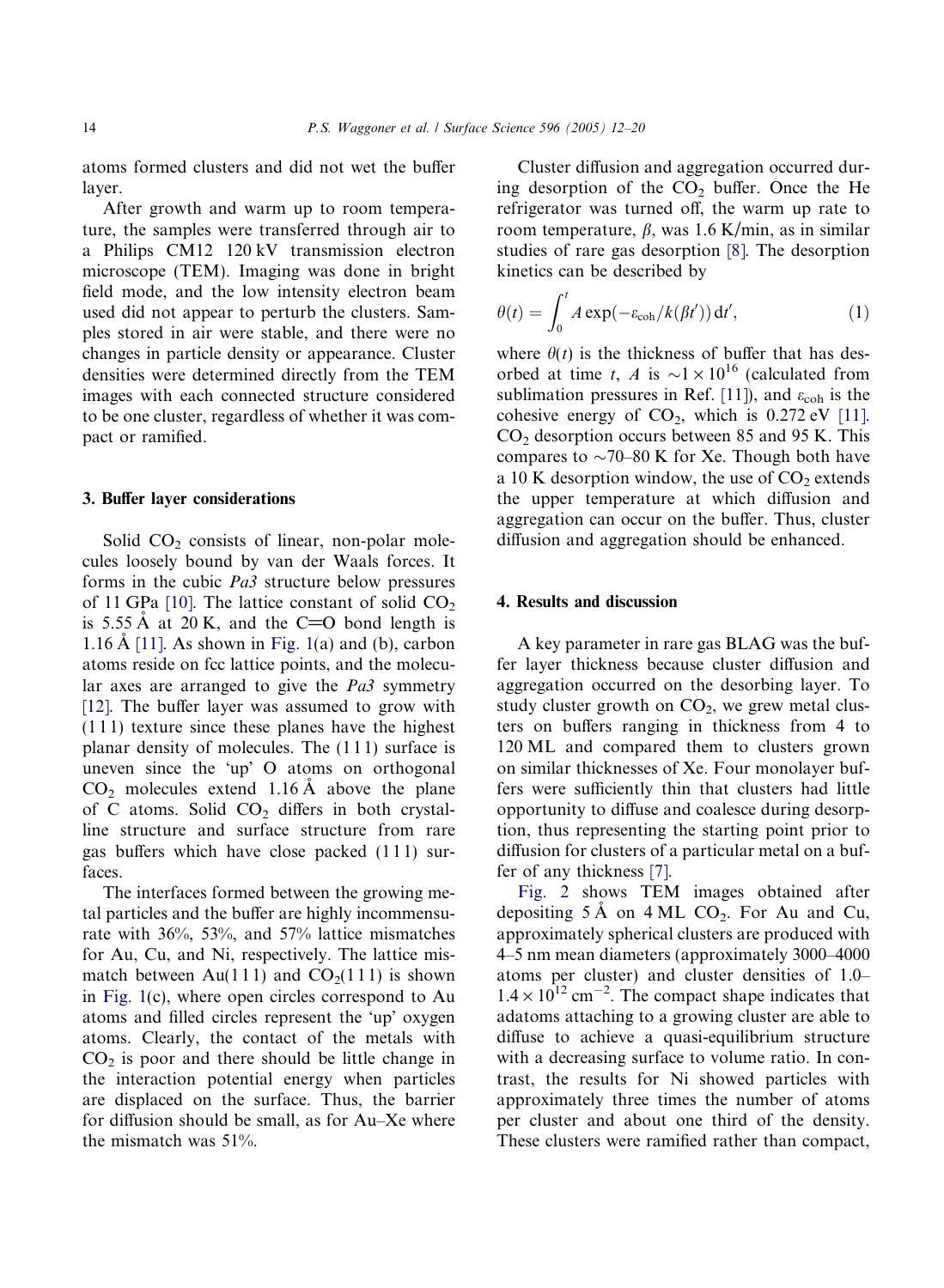<span id="page-3-0"></span>

Fig. 1. Surface structure of  $CO<sub>2</sub>(111)$  as viewed from the side (a) and from above (b). Carbon atoms occupy fcc lattice points, corner molecules are aligned perpendicular to (111), and molecules lying on  $\langle \overline{1}10 \rangle$  edges are oriented 35.26° inward from the plane edge and 19.5 $\degree$  above the (111) plane. This plane contains all four possible orientations in the Pa3 crystal structure, with molecular axes parallel to  $\langle 111 \rangle$ . Created from WebEMAPS Software [\[12\]](#page-8-0) using crystal parameters from Ref. [\[11\]](#page-8-0). (c) A sketch of the interface formed between Au(111) and  $CO_2(111)$  layers showing a poor lattice match. The smaller, filled circles represent 'up' O atoms from perpendicular CO<sub>2</sub> molecules and the larger, open circles represent Au atoms. The radii are proportional to the atomic radii of O and Au. The nearest neighbor distances for Au and 'up'  $CO_2$  molecules are 2.89 Å and 7.85 Å, respectively.

with arm widths typically ranging from 2 to 3.5 nm. Ramified clusters were also observed for Ni deposited on 4 ML Xe, indicating that Ni diffusion on Ni is insufficient at low temperatures to form compact particles. We note that simulations of surface self-diffusion for transition metals have predicted activation barriers on  $Ni(111)$  to be significantly larger than  $Au(111)$  and  $Cu(111)$  [\[13\].](#page-8-0) Although surface diffusion pathways underlying the coalescence of evolving clusters formed via BLAG are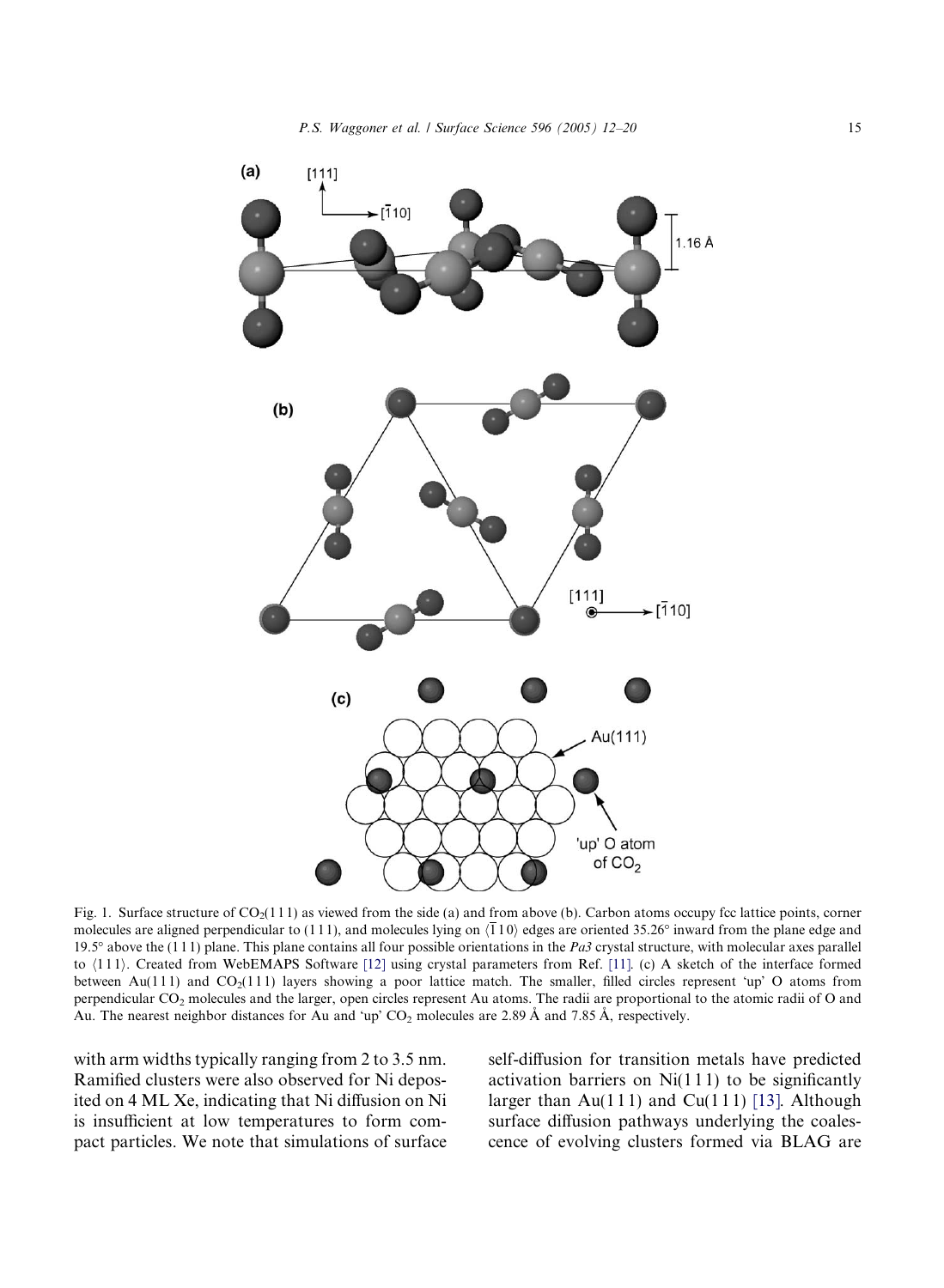<span id="page-4-0"></span>

Fig. 2. TEM micrographs of Au, Cu, and Ni clusters grown on buffers of 4, 10, 15, and 45 ML in thickness; all images are  $200 \times 200$  nm with 50 nm scale bars. Cluster densities,  $\langle n \rangle$ , were calculated directly from images like those shown to determine the dependence of  $\langle n \rangle$  upon buffer layer thickness. A contiguous cluster was counted as a single unit, regardless of whether it was compact or ramified.

complicated, these simulations may give some insight into the reduced coalescence of Ni clusters.

In discussions of coalescence on rare gas solids, we speculated that the particles would be coated with a monolayer of rare gas to lower their surface energies [\[5\].](#page-8-0) Similarly, we reason that  $CO<sub>2</sub>$  also coats the surface of these particles since  $CO<sub>2</sub>$  physisorption has been reported on Au, Cu, and Ni surfaces at  $80-120$  K [\[14\].](#page-8-0) We see the same particle patterns for growth on  $CO<sub>2</sub>$  and Xe buffers and conclude that adatom attachment and diffusion on a growing cluster is not significantly impeded by the presence of  $CO<sub>2</sub>$ . As a counterexample, we note that Pd growth on Xe produced compact clusters, while the same system exposed to a capping layer of CO gave rise to a much more ramified structure. This effect can be understood by the tendency of CO to chemisorb, carbon atom down, on Pd surfaces, which therefore limits surface diffusion and coalescence [\[15\].](#page-8-0)

The TEM images of Fig. 2 show changes in the particle appearance for  $5 \text{ Å}$  metal deposited as the buffer thickness increased from 4 to 45 ML. For buffers of 10 or more monolayers, the Au clusters had the highest density, while Ni clusters had the lowest density and were the most ramified. Ni growth on buffers of  $\sim 60$  ML or more resulted in a single percolated network. The rather large surface coverage for Ni plays a major role in creating this network on such a thin layer of  $CO<sub>2</sub>$ . For Au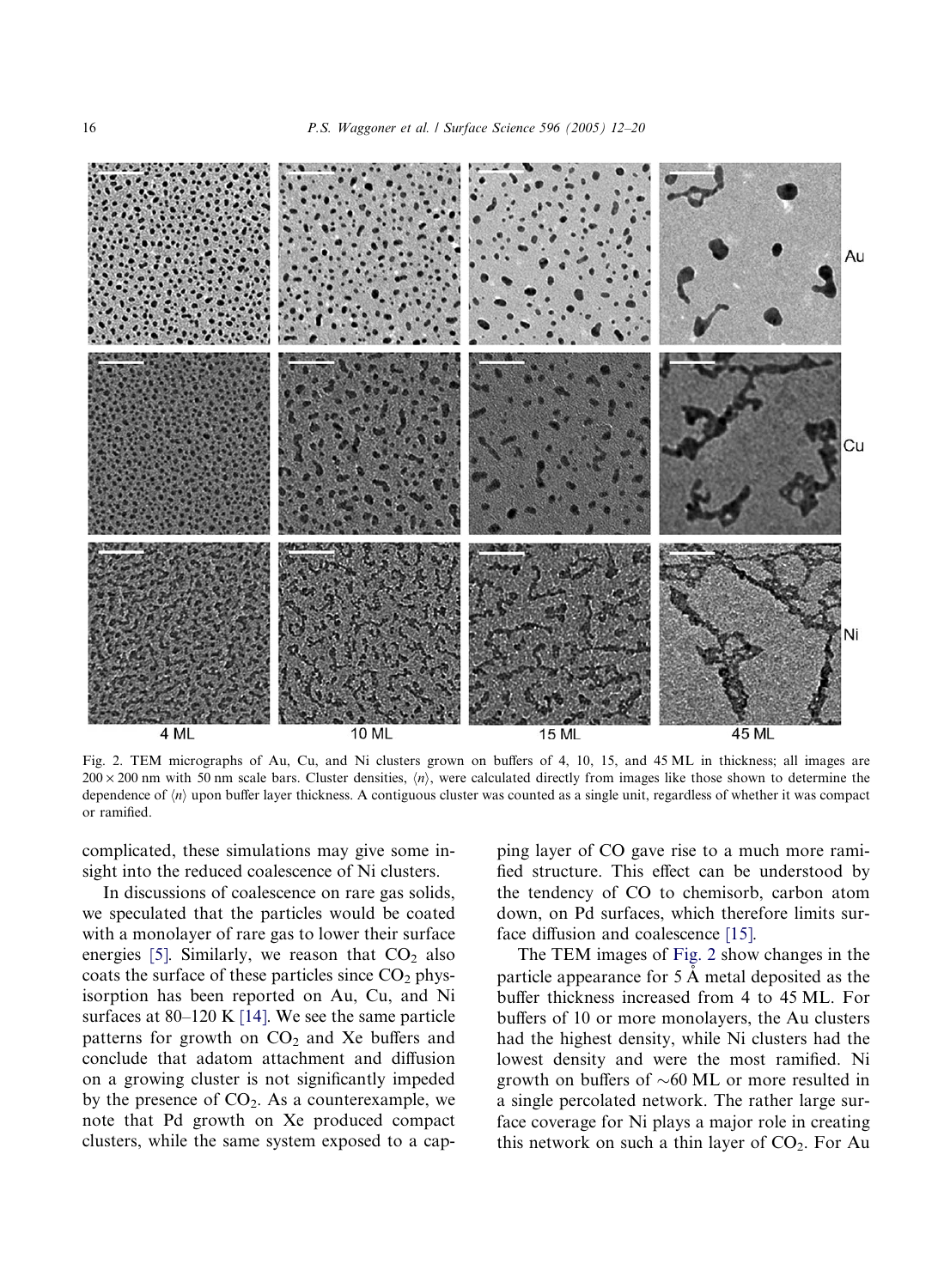and Cu, percolated networks have not yet formed at 120 ML and 90 ML, respectively, but should eventually. An alternate way to produce such a network is to increase the amount of metal deposited because the surface coverage increases. Indeed, we observed a percolated network after depositing 50 A of Au on 60 ML  $CO<sub>2</sub>$ . At this point the surface coverage was 50.7%, and the average thickness was  $\sim$ 99 A. It is likely that the network was formed on the buffer and desorption had relatively little effect.

The surface coverage,  $\rho$ , changes with buffer layer thickness, decreasing steadily when the clusters can coalesce completely (3D growth). It becomes constant after cluster growth becomes ramified (2D growth), which happens when the particles reach a critical size, above which the time scale of coalescence is large compared to the time scale of aggregation [\[16\]](#page-8-0). This crossover is relatively abrupt because the coalescence rate at a given temperature decreases exponentially with particle size [\[17\]](#page-8-0). For 5 Å of Au on CO<sub>2</sub>,  $\rho$  stabilizes at 8.5% for growth on buffers of  $\sim$ 90 ML thickness, as determined from TEM images. It leveled off at 12% and 20% for Cu and Ni, respectively, for  $\sim$ 45 ML buffers for each metal. These are all lower coverages than for an equivalent amount of material deposited on Xe, namely 12%, 16%, and 22% [\[8\]](#page-8-0). The difference can be attributed to the fact that aggregation happens at the higher desorption temperature of  $CO<sub>2</sub>$  compared to Xe, at which the typical crossover size is larger. Since coalescence is essentially a surface diffusion process, it is interesting to note that the ordering of these constant coverages on both Xe and  $CO<sub>2</sub>$  matches the ordering of surface self-diffusion activation barriers on  $(111)$  surfaces, increasing from Au to Cu to Ni [\[13\].](#page-8-0)

The fact that surface coverage is affected by the desorption temperature of the buffer seems to be a general effect since stabilized surface coverages decrease from 13.5 to 13, 12, and 8.5% for Ar, Kr,  $Xe$ , and  $CO<sub>2</sub>$ , respectively, in order of increasing desorption temperature.2 This relationship will be

discussed further later in this paper. This trend implies that the structures are stable on the substrate surface and post-delivery coalescence at room temperature is insignificant for ramified structures far from equilibrium.

For rare gas buffers, cluster growth proceeded via diffusion-limited cluster–cluster aggregation (DLCCA), and ramified islands eventually developed [\[5\]](#page-8-0). These ramified clusters exhibit a Hausdorff fractal dimension that relates the projected area of clusters with their average radius [\[18\]](#page-8-0). For our results, we deduced that the fractal dimensions were  $1.50 \pm 0.05$ ,  $1.55 \pm 0.04$ , and  $1.60 \pm 0.04$ 0.03 for Au, Cu, and Ni, respectively. These values agree well with other studies of aggregated cluster fractal dimensions, confirming that buffer-layerassisted growth on  $CO<sub>2</sub>$  occurred via DLCCA [\[5,15\].](#page-8-0)

The cluster density,  $\langle n \rangle$ , reflects the diffusion parameters governing movement of the particles on the buffer. Comparing growth on  $CO<sub>2</sub>$  and Xe, we might expect that the higher temperature of desorption would enhance surface diffusion while stronger interaction with the buffer would reduce it. Fig. 3 shows how  $\langle n \rangle$  depends on buffer thickness for each metal. As for rare gas buffers, the cluster densities exhibit a power law dependence on the buffer thickness,  $\theta$ , in the form



Fig. 3. Cluster density,  $\langle n \rangle$ , as a function of buffer layer thickness,  $\theta$ . The slopes determine the exponent of decay defined in the figure, with  $y = -2.28 \pm 0.12$  for Au,  $-2.85 \pm 0.12$ 0.09 for Cu, and  $-3.28 \pm 0.33$  for Ni.

 $2$  Calculated from images collected in previous studies of Ar, Kr, and Xe in Refs. [\[7\]](#page-8-0) and [\[8\].](#page-8-0)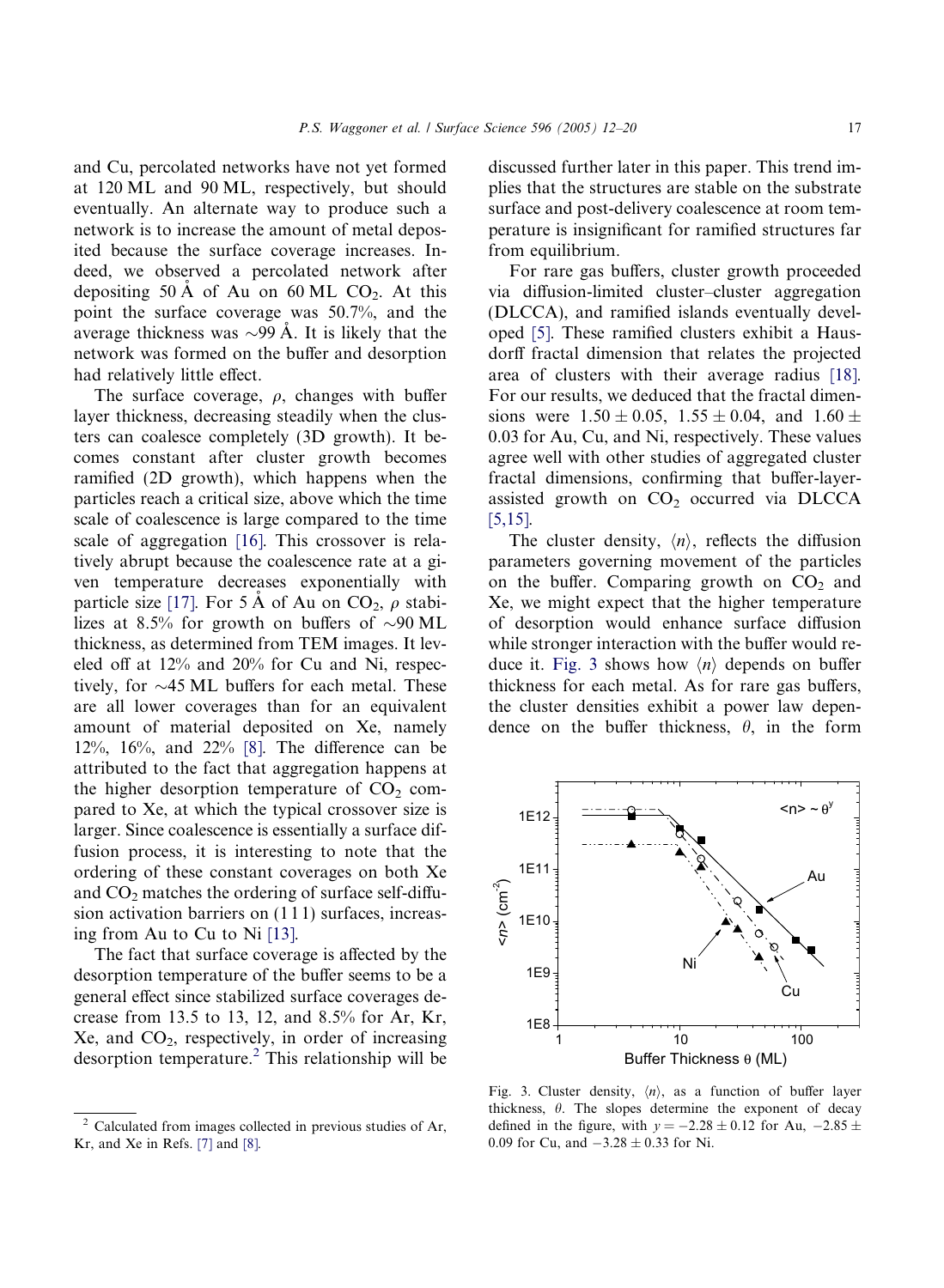$\langle n \rangle \propto \theta^{\gamma}$ , where y was  $-2.28 \pm 0.12$ ,  $-2.85 \pm 0.09$ , and  $-3.28 \pm 0.33$  for Au, Cu, and Ni, respectively. These exponents are comparable to those for these metals on Xe, namely  $-2.41 \pm 0.09$ ,  $-2.34 \pm 0.14$ , and  $-3.52 \pm 0.20$ , respectively [\[8\]](#page-8-0). Thus, Au and Ni have slightly smaller decay rates and Cu has a faster, though still fairly similar, falloff on  $CO<sub>2</sub>$  than on Xe. From the similarity of  $\nu$  for the two buffers, we expect that the higher desorption temperature of  $CO<sub>2</sub>$  either has a negligible effect on cluster diffusion or that it is offset by a stronger interaction with the buffer.

To determine the effective activation energies for the diffusion of ramified clusters, we follow the protocol developed by Antonov et al. [\[8\].](#page-8-0) They used theoretical calculations of the density as a function of cluster diffusivity and time,

$$
\langle n \rangle \propto (D_{S_0}t)^z \tag{2}
$$

where  $D_{S_0}$  is the diffusivity of a particle with a contact area of  $S_0$  and t is time [\[19\].](#page-8-0) Replacing  $D_{S_0}t$ with a modified Arrhenius description of diffusivity that takes into account the warm-up rate of our system,  $\beta$ , lets us connect the cluster density with a diffusion pre-factor,  $D_{00}$ , and an effective activation energy,  $\varepsilon_d$ , for diffusion. The addition of  $\beta$  to the equation introduces time and an integral of the form  $\int_0^t D_{00} \exp\{-\varepsilon_d/(k\beta t')\} dt'$ . If  $\langle n \rangle$ is determined experimentally for two buffer thicknesses, then the ratio of two equations for  $\langle n \rangle$  of the form

$$
\frac{\langle n(\theta_1) \rangle}{\langle n(\theta_2) \rangle} = \left[ \frac{\left( \int_0^{t(\theta_1)} \exp \left\{-\varepsilon_d / (k \beta t') \right\} \mathrm{d}t' \right)}{\left( \int_0^{t(\theta_2)} \exp \left\{-\varepsilon_d / (k \beta t') \right\} \mathrm{d}t' \right)} \right]^z \tag{3}
$$

eliminates  $D_{00}$  and leaves only a single unknown,  $\varepsilon_{d}$ . Here  $t(\theta_n)$  is the time needed to desorb a buffer layer of thickness  $\theta_n$ . The exponent z in Eqs. (2) and (3) was recently determined for 2D systems by simulating cluster coalescence in the ramified regime, with the result that  $0.5 (2.46 \pm 0.03)\rho$  where  $\rho$  is the fractional surface coverage [\[8\].](#page-8-0)

Solving Eq. (3) for the activation energy yields  $\varepsilon_d = 0.91 \pm 0.05$  eV (Au),  $1.02 \pm 0.03$  eV (Cu), and  $0.93 \pm 0.09$  eV (Ni) for clusters grown from  $5 \text{ Å}$  depositions on  $CO<sub>2</sub>$ . These activation energies are greater than those on Xe, namely 0.53 (Au),

 $0.46$  (Cu), and  $0.60$  eV (Ni) [\[8\],](#page-8-0) but they are still small considering that the ramified clusters are derived from tens of thousands of atoms. It should be noted that these effective activation energies are not barriers in the sense of surface diffusion where hopping occurs between local potential wells. Molecular dynamics simulations [\[20\]](#page-8-0) of cluster diffusion on incommensurate surfaces have shown that cluster diffusion is Brownian-like and does not involve a corrugated surface potential. Since we find similar power law decays of cluster densities of Au, Cu, and Ni on Xe and  $CO<sub>2</sub>$  despite the significant increase in  $\varepsilon_d$ , we conclude that the increase in effective activation energy for clusters on  $CO<sub>2</sub>$  approximately offsets the increase in desorption temperature of the buffer.

For our buffer layers, the van der Waals bonding arises from the polarizability of the solid. The degree of polarizability directly determines bond strengths within the solid and is therefore directly related to the cohesive energy of the buffer. Similarly, we expect a greater polarizability of the buffer to result in stronger interaction with the metal particles, leading to higher effective activation energies of diffusion. Our results for increased activation energies on  $CO<sub>2</sub>$  match this reasoning since it has a higher cohesive energy than Xe. This relationship can be extended in order to connect buffer desorption temperature, depending explicitly on  $\varepsilon_{\rm coh}$ , to the temperature at which cluster diffusion and aggregation occurs, related to  $\varepsilon_d$ . Therefore, the observed dependence of surface coverage on buffer desorption temperature is actually a dependence upon the temperature at which aggregation occurs, agreeing with the increasing degree of coalescence at higher temperatures discussed earlier.

Antonov et al. [\[8\]](#page-8-0) were also able to determine diffusivities and the experimental pre-exponential factors,  $D_{00}$ , by comparison of the experimental results with those of a simulation of 2D coalescence using experimentally determined values for activation energy. The simulation unit cell size is assigned to the typical ramified cluster branch width  $(\sim 10 \text{ nm})$ , and real time is matched to simulation time by comparing simulated and experimental results for equivalent cluster densities. For Au, Cu, and Ni clusters with projected areas of 100 nm<sup>2</sup> on  $CO_2$ , comparison with the simula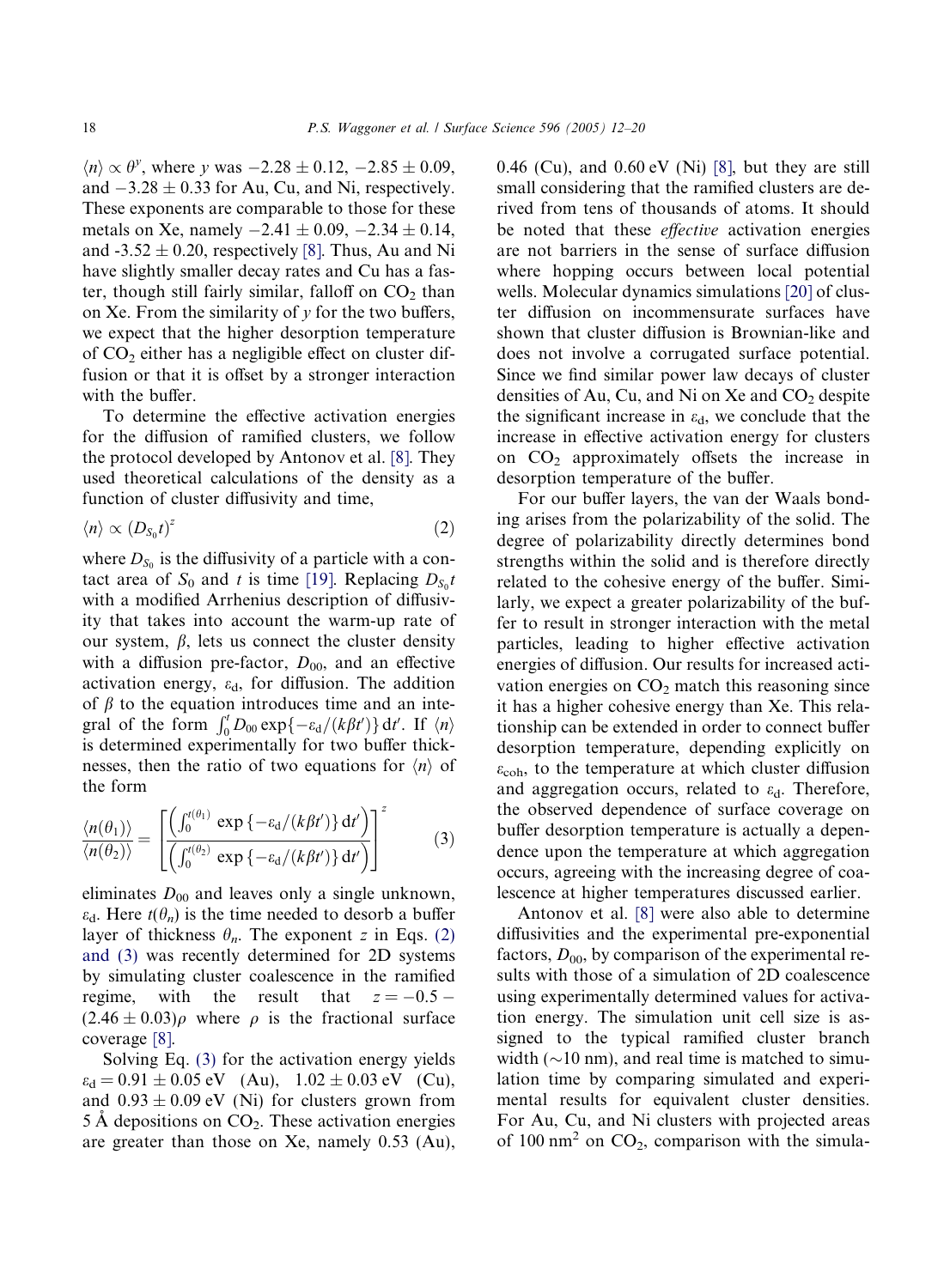tion yields diffusion pre-exponents of  $1.12 \times 10^{31}$ ,  $1.19 \times 10^{37}$ , and  $2.35 \times 10^{33}$  cm<sup>2</sup>/s, respectively. These pre-factors are several orders of magnitude larger than the same metal clusters on Xe. Because diffusing particles do not experience a corrugated potential where hopping distances and attempt frequencies would be relevant [\[8,20\]](#page-8-0) these pre-exponential values cannot be related to an attempt frequency. Such large values and their variations can be understood in terms of the Meyer–Neldel (MN) rule or the compensation effect [\[9\].](#page-8-0) For systems that obey the MN rule, the pre-exponent,  $A(E)$ , tracks the activation energy,  $E<sub>d</sub>$ , through

$$
A(E) \propto \exp(E_{\rm d}/E_{\rm MN}),\tag{4}
$$

where  $E_{MN}$  is the characteristic Meyer–Neldel energy of the system. Yelon and Movaghar have argued that compensation effects arise in systems where the activation energy of a certain process is much larger than the elementary excitations of that system and  $kT$  [\[21,22\]](#page-8-0). The large number of elementary excitations required for a process introduces significant configurational entropy into the system and leads to the very large pre-factor. For BLAG on rare-gas solids, cluster diffusion has been shown to be a many-body process with buffer phonons as excitations and with the characteristic energy for metal cluster diffusion on Xe being comparable to the active acoustic phonon modes in Xe [\[8\].](#page-8-0) We expected a larger characteristic energy for  $CO<sub>2</sub>$  due to its more energetic phonons.

To determine whether an expression of the form of Eq. (4) was valid for diffusion on  $CO<sub>2</sub>$ , we plotted  $ln(D_{00})$  vs.  $\varepsilon_d$  for Au, Cu, and Ni clusters, as shown in Fig. 4. Calculating the slope of this line yields a characteristic energy of  $9 \pm 2$  meV. This compares to 6.9 meV for diffusion on Xe [\[8\].](#page-8-0) At 88 K, there are three major phonon modes active with energies of 9.05, 11.2, and 16.2 meV with relative intensities of 100, 24, and 10, respectively [\[23\].](#page-8-0)  $E_{MN}$  agrees very well with the energies of the most prominent phonons, demonstrating the key role that phonons play in diffusion on  $CO<sub>2</sub>$ . Thus, we conclude that cluster diffusion on  $CO<sub>2</sub>$ is a phonon-activated process requiring the superposition of a large number of buffer phonons to activate cluster motion.



Fig. 4. Diffusion pre-exponents,  $D_{00}$ , as a function of effective activation energy for cluster diffusion,  $\varepsilon_d$ , for Au, Cu, and Ni clusters on  $CO<sub>2</sub>$ , showing that an increase in the activation energy is compensated by an exponential increase in  $D_{00}$ . The slope of the line is the inverse of the Meyer–Neldel characteristic energy,  $E_{MN}$ , which was determined to be  $9 \pm 2$  meV. This energy compares well to the active phonon excitations at the temperature range of  $CO<sub>2</sub>$  desorption, 85–95 K.

## 5. Conclusions

In this work, we focused on the feasibility of BLAG on a molecular solid,  $CO<sub>2</sub>$ , and found that the general principles underlying cluster growth and diffusion are transferable to molecular buffers. The observed power law dependence of cluster density on buffer thickness and fractal dimension of ramified clusters indicates diffusion limited cluster–cluster aggregation. Effective activation energies for cluster diffusion on  $CO<sub>2</sub>$  were on the order of 1 eV, about a factor of 2 higher than for diffusing metal particles on Xe, and the difference can be attributed to a stronger interaction of these metal clusters with  $CO<sub>2</sub>$ . We find competition between the increased temperature of desorption and the stronger binding of clusters to the buffer, in terms of effective activation energies. These effects appear to offset each other while reducing surface coverage due to increased coalescence at higher desorption temperatures. The pre-exponential factors,  $D_{00}$ , exhibit a compensation effect, increasing exponentially with the effective activation energy for cluster diffusion. The characteristic Meyer–Neldel energy compares very well with the